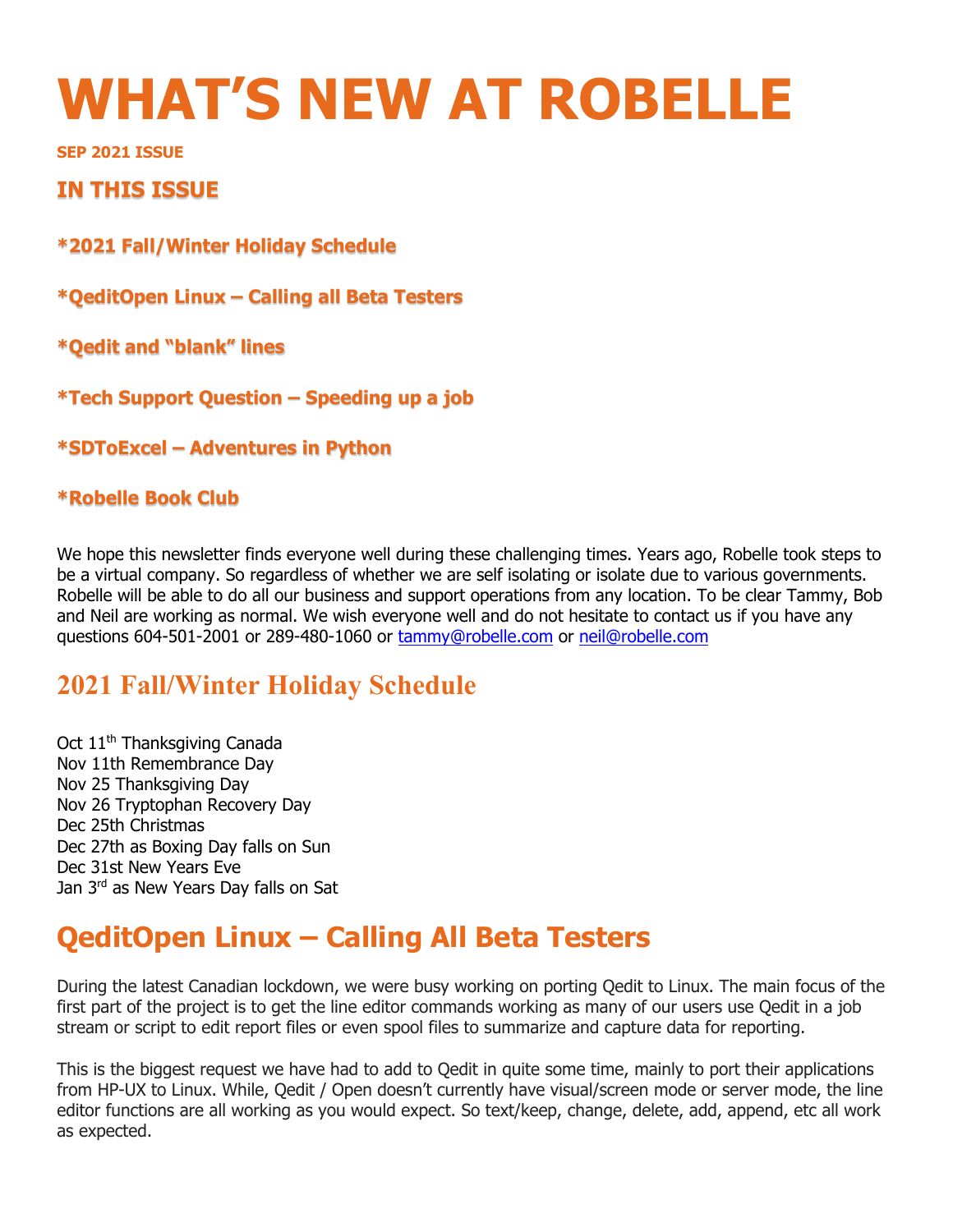If you're interested in trying out Qedit on Linux or need additional information? Contact Neil Armstrong neil@robelle.com

## **Qedit and Deleting Blank Lines**

One of the nice features of Qedit is the ability to delete all blank lines using the pattern matching feature of:

Delete "~" (pattern)

I sometimes receive the question, "I am trying to delete all blank lines, but when I do Delete "~" (pattern), no blank lines are deleted.

The simple reason for this "not working", is that the lines aren't actually blank. At times there are extra CR and LFs (Carriage Returns and Linefeeds) and some times a single Tab character. There is an easy solution to this.

To see if you have some of the common invisible characters you can do:

Set Dec On List '10 {LF} List '13 {CR} List '9 {Tab}

If Qedit prints any of those "blank" lines you can fix by changing to nothing

Set dec on Ch '10 :: @ Ch '13 :: @ Ch '9 :: @

Then you can delete the lines that are now considered blank by doing the Delete " $\sim$ " (pattern).

### **Writing Good Suprtool Code**

Suprtool is a scripting language like many other computer languages, in fact there is a small compiler than generates Object Code that gets run after the XEQ command is issues.

The compiler, is invoked in the if and extract commands, and some object codes is generated and stored and then runs when reading thru a given file.

The if command at xeq time, uses short circuit evaluation, so the way to help improve performance and reduce CPU is to put the portion of the if command that eliminates most of the records in the least expensive way.

So let's say you want to find all the records with a date of toda and a flag value of 1 and then \$lookup to a matching customer record.

Now, a \$lookup is very good at what it does, however, it is a more expensive operation than a simple comparison.

So one example of improving an if command performance:

Table mycust,cust-no,file,custfile If \$lookup(mycust,cust-no) and entry-date=\$today and invoice-flag=1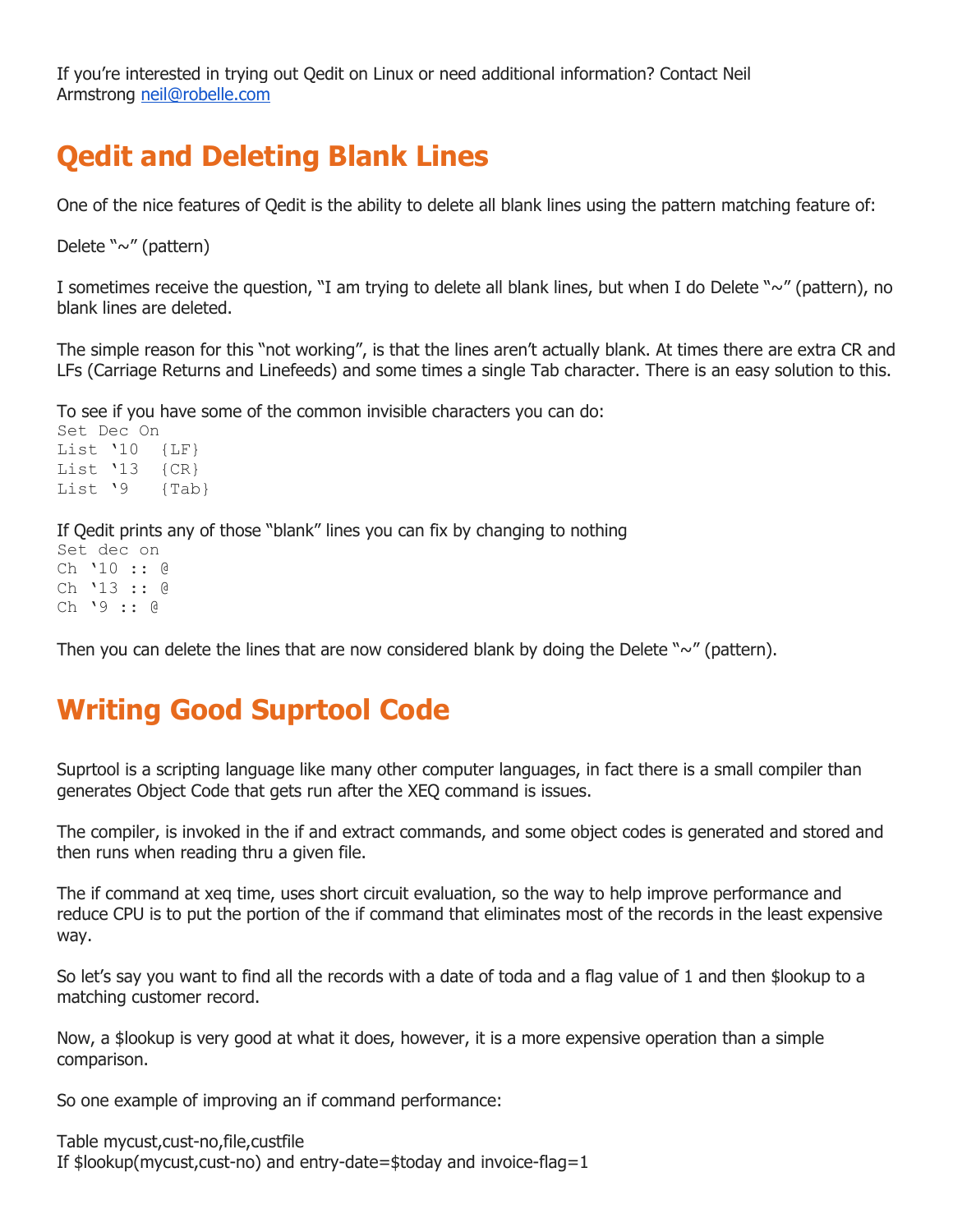The same if command with the reversal of some of the if statements.

Table mycust,cust-no,file,custfile If entry-date=\$today and invoice-flag=1 and \$lookup(mycust,cust-no)

So instead of doing a \$lookup, in every record selection we only do the more expensive \$lookup operation on the records that have an invoice flag of one **and** only the records with todays date.

If you think, you've read this before, we often give this advise in our courses and in e-mails and in other newsletters, but we still get asked the question quite often and when I am asked to review some Suprtool code from customers, I often go thru the if command as a first step.

## **Tech Support Question – Speeding up a job**

Recently we received an interesting tech support question. These are the questions we love to answer as we can help customers speed up their processes.

The question, edited for anonymity, was as follows:

Was wondering if suprtool had a way to accomplish something specific. Is it possible to extract data items to an ascii file and specifically define at what column the data items start?

For example, say I have the following query3k routine that spits out an ascii file where the word FLAG is right justified at column 4 and the account number from the query is right justified at column 13:

export QSLIST=">>FLAGSET" query3k << EOD B=HISTRY LOOKUP 5 AS LOCKOPTION=OFF S=SH-HISTORY OUTPUT=LP F COMMAND EQ 69 AND TYPE EQ 100 AND & ENTRY-DATE GE &MBEG AND ENTRY-DATE LE &MEND REPORT NOPAGE D,"FLAG",4 D,ACCOUNT,13 S,ACCOUNT END EXIT EOD

So the output looks like this depending on if the account is 9 digits, or 6 digits, or 4 digits since the position specifies column 4 for FLAG and column 13 for account: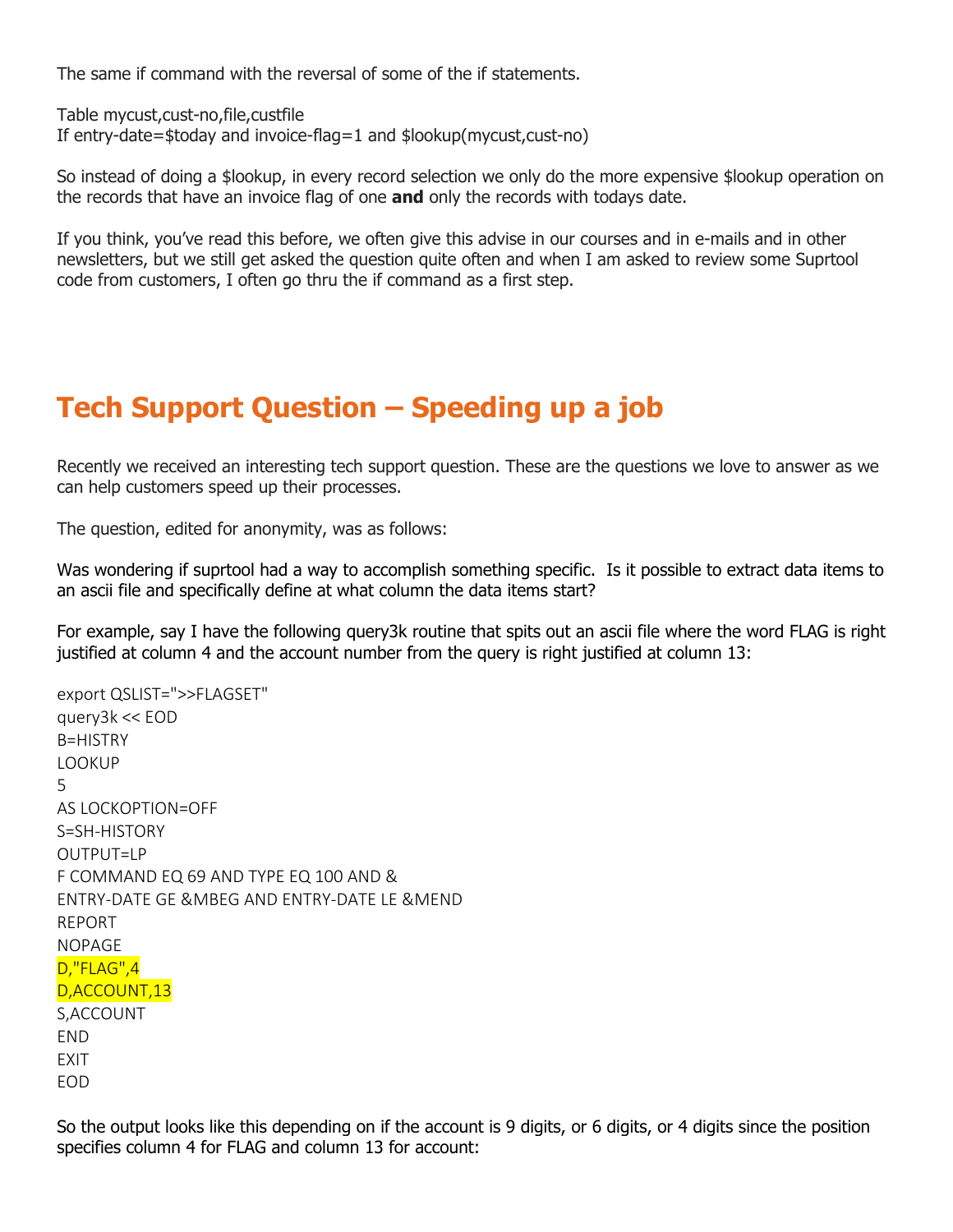Does suprtool have a way to define at what column certain extracted data starts like query3k can?

#### **Our Reply:**

Not specifically, but it can be done and pretty easily. In relation to your task here is a replacement off the top of my head.

```
rm FLAGSET
suprtool << EOD
base HISTRY,5,;
TABLE DATES,ENTRY-DATE,FILE,MYDATES
CHAIN SH-HISTORY,ENTRY-DATE=DATES
IF COMMAND=69 AND TYPE=100
DEFINE FLAG,1,4
DEFINE ACCOUNTBYTE,1,9
EXT FLAG="FLAG"
EXT ACCOUNTBYTE=\$EDIT(ACCOUNT,"ZZZZZZZZ9")
SORT ACCOUNT
OUT FLAGSET
EXIT
EOD
```
This small change took a job from fifteen minutes down to 15 seconds.

If you have tech support questions please contact support@robelle.com or 289-480-1060

### **SD File To Excel**

We have wrestled at times, trying to help customers to import data into Suprtool. We added the \$split command and some other features that really help users to read CSV files and put that data into a self-describing file.

Overwhelmingly, the data comes from Excel Spreadsheets, gets converted to CSV, ftp'ed up to a server and then has to be imported using Suprtool. A lot of steps that aren't easy to automate etc.

I have been toying with finding ways of getting data into Suprtool easier and expanding the ways of getting output from Suprtool easier and in a variety of formats.

One of the technologies we have been playing with is Python and specifically the OPENPyxl library. I have watched the prevalence of Python and various uses, libraries and a couple of recent courses in Python, Flask and NumPY and other Python based technologies had me intruiged as to how much fun it is and how useful it can be. I often recommend parents who often ask me, what should my child learn if they are interested in programming and my number one recommendation is to learn Python. You can learn scripting, solve interesting problems, learn Data Mining, Data Science, Web Development frameworks and even Object Oriented programming.

So as part of an exercise and test, I wondered if I could read a Excel spreadsheet and simply use the heading names as the fieldnames, and write out the .sd file (file labels on MPE) and the data into another file.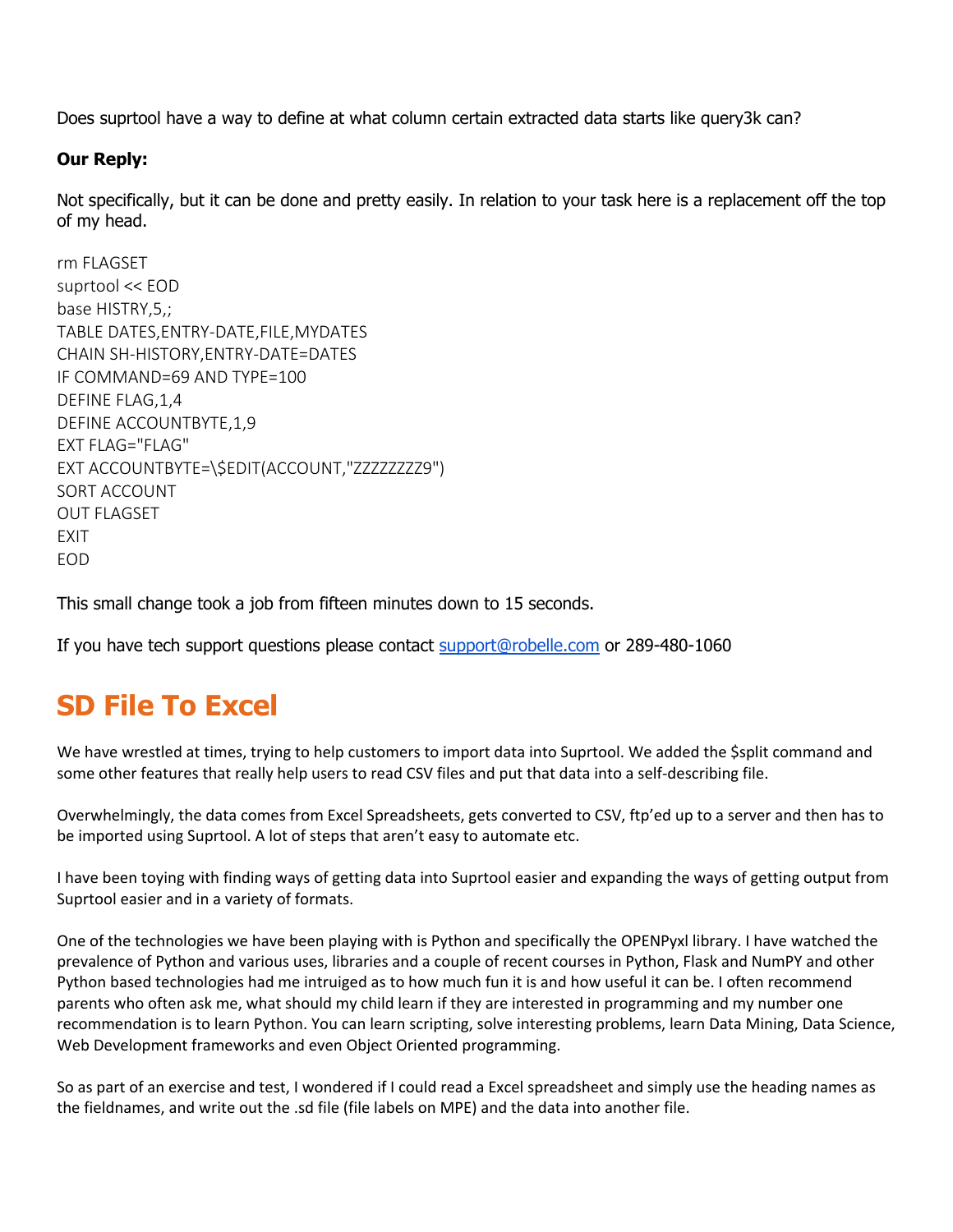I started playing with the OpenPYXL, library and read a number of examples and after learning how it all worked, I managed to write a simple version of exceltosd, which does the following.

ExceltoSD reads thru the entire sheet and finds the types of the data involved, and determines the maximum size of each field, then generates the .sd field information and splits out the data and formats it to be able to be read by Suprtool.

Currently it splits the data into X and Z types so the data is human readable and there are no Endian issues to contend with, although there is a Python library that allows you to write out either Big Endian data and Little Endian data. So theorectically you can produce data for either HP-UX and / or Linux, although Suprtool/Open on Linux can read both as long as the SD information is correct.

Long story short after a weekend of hacking, I managed to get Suprtool/Open to read and Excel spreadsheet and have Suprtool read the file(s) it generated.

```
[root@localhost suprtool]# ./suprtool
SUPRTOOL/Open/Copyright Robelle Solutions Technology Inc. 1981-2021.
(Version 6.3 Internal) TUE, JUN 29, 2021, 12:12 PM
Build 2
>form myOutFile
    File: myOutFile (SD Version B.00.00) No linefeeds
       Entry: Offset
        STK# X8 1
        P/N <br>
CUST-PN X18 21
         CUST-PN X18 21
         LOT# X8 39
         STK-QTY Z8 47
        RESV-QTY 28 55
         STK-REMKS X24 63
         DEPT X4 87
    Entry Length: 90 Blocking: 1
>in myOutFile
>num 1
>list
>xeq
>IN myOutFile (0) >OUT $NULL (0)
STK# = 82010385 P/N = 100C112-AA-GGX
CUST-PN = 930056<br>LOT# = 810-6292
\begin{array}{lcl}\n & = & 810 - 6292 & \text{STK}-\text{QTY} & = & 10 \\
\text{RESV}-\text{QTY} & = & 0 & \text{STK}-\text{REMXS} & = & \text{DC}\n\end{array}= 0 STK-REMKS = DC 1820<br>= F1
DEPT
```
We have started working on SDToExcel and this is working with some tweaks left to make but a lot of cases work, but there is still more to do. If anyone is interested in this project please shoot me an e-mail at neil@robelle.com.

#### **Robelle Book Club**

As you are aware we Robellians like to read, especially during these challenging times. We also enjoy a good TV show and movies.